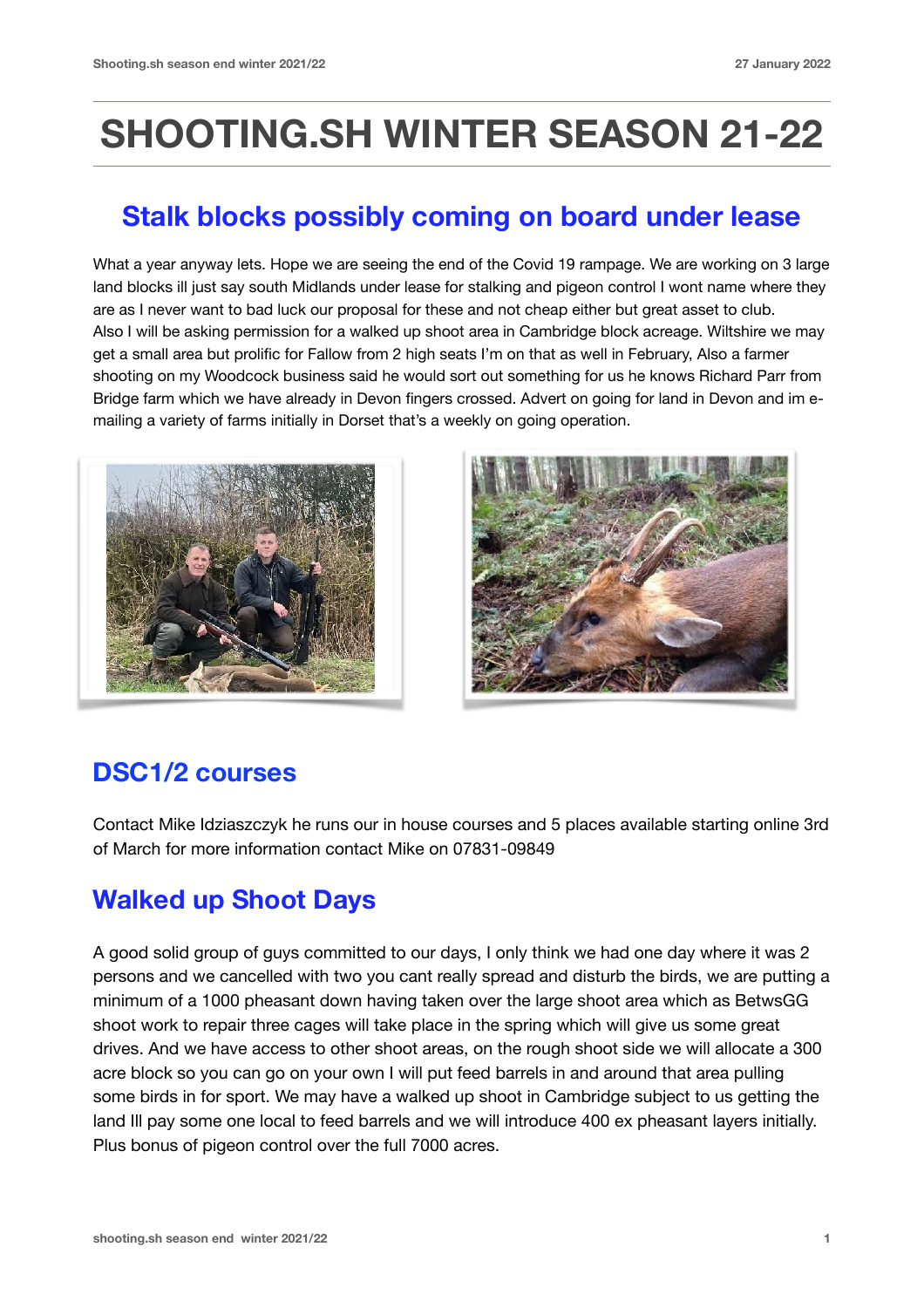We will have access to a simulated clay machine and I propose we have pigeon and clay days through the summer I'll send details next month on this and proposed dates.

## **Pigeon Shooting**

Well this is on us in the next month and over rape initially and in Irlam Manchester failed crops and at Prestatyn North Wales new drillings I'll drop down and check situation, Ive plenty of dates in March where I'm taking various groups and I can slot members in no problem so enquire and we can sort dates out for you. If interested contact me to book or await the dates

#### **Firearms variations and other matters.**

The Police have tightened up and check everything and ask everything, GP's are heavily involved in issuing a letter saying your sane…

They check with us if you are a renewed member that's new in past 2 years. So be careful !!

Simulated Clay days will be available in the summer at a small subsidised cost again if you want to come along let me know.

Lastly we wish you a great new year,





Matt and Gary who regularly beat on our walked up days in season.

M.Buemi after an outing with. Peter drew with a nice CWD



A nice fallow taken at Leicester with. Matt Cole Stalker